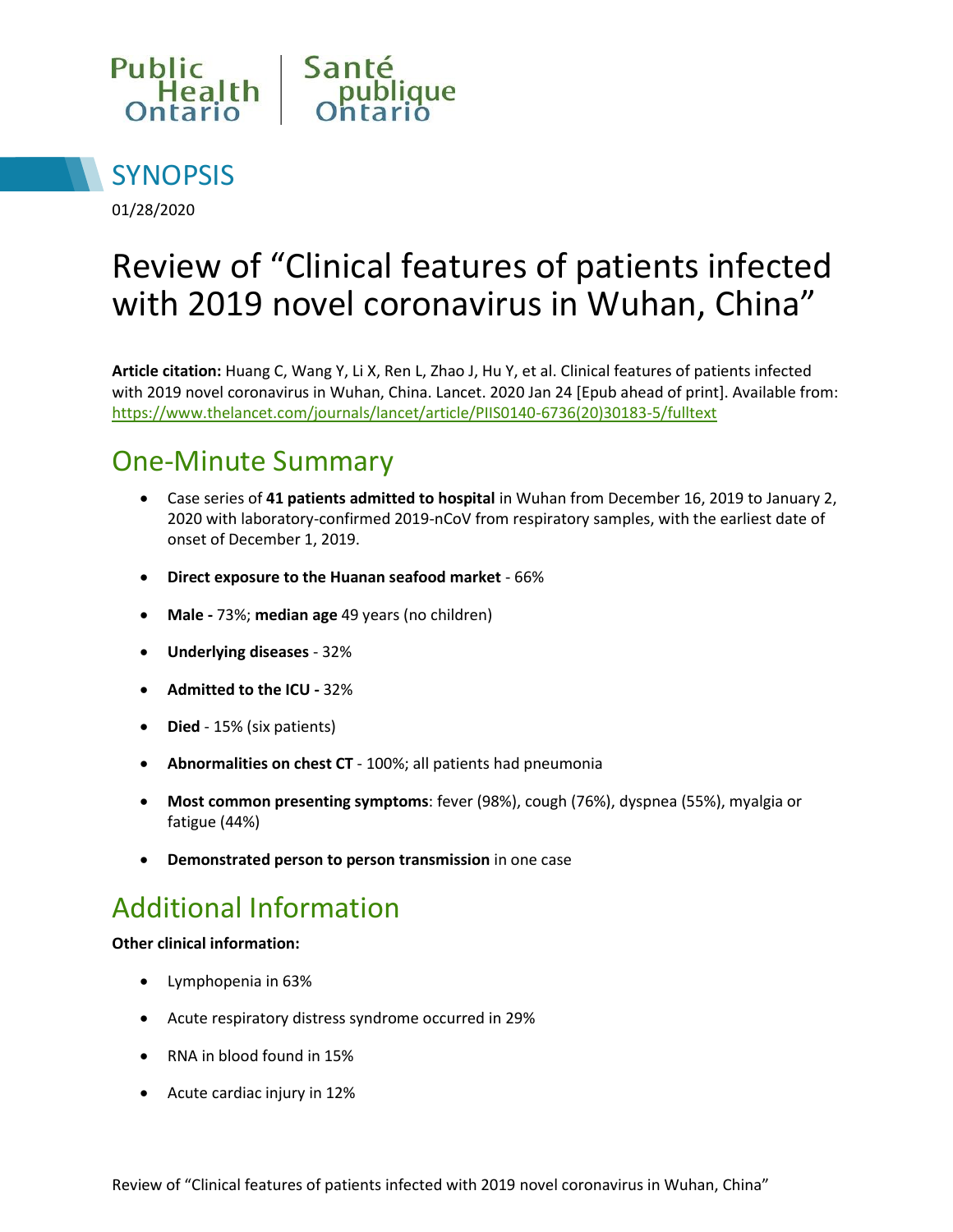- Diarrhea was not common
- Upper respiratory tract infections not common (e.g., not common to have runny nose, sneezing or sore throat)
- Severity may be related to cytokine storm

**Serial interval:** In one patient who passed infection to his wife, the serial interval was 5 days (from onset of symptoms in the husband to onset in the wife)

#### **Management:**

- Using airborne precautions for suspect cases
- Combination of lopinavir and ritonavir showed benefit in SARS, so a randomized clinical trial is being initiated using these drugs
- Corticosteroids not recommended
- Discharge criteria abatement of fever for at least 10 days, with improvement of chest X-ray and viral clearance in upper respiratory samples

#### **Case fatality rates of MERS-CoV and SARS-CoV:**

- SARS-CoV 10%
- MERS-CoV 37%

### PHO Reviewer's Comments

The epidemiology of these 41 cases may not represent the current epidemiology, as 66% of the cases in this case series were from the original market exposure. We know from avian influenza exposures that older men are more likely to go to the markets and may also be more prone to severe disease.